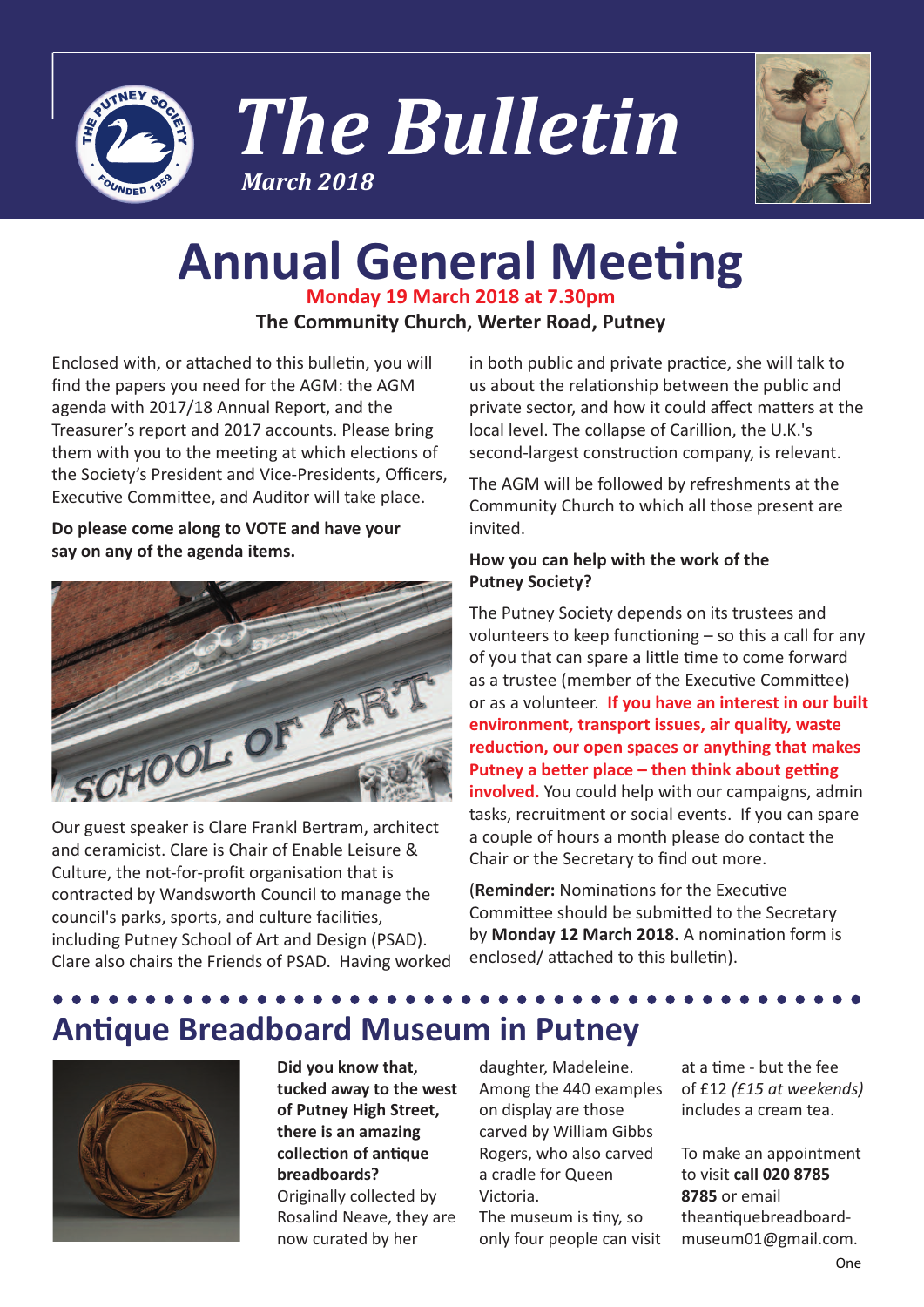**The significant improvement in the air quality in our High Street continues, although at the time of going to press we are about to breach the annual EU NO<sub>2</sub> limit.** So good progress but more needs to be done. We are undertaking another exercise to measure air pollution in and around the High Street. This project will enable us to provide a check on the hybrid buses in the High Street and compare with previous exercises we have conducted.

TfL are consulting on plans to change the route of the 485 bus to Barnes and to increase its frequency. They propose that it runs along Putney High Street and the Upper Richmond Road rather than Putney Bridge Road and is extended to include Wandsworth Riverside Quarter. This would mean an extra 4 buses an hour in each direction at a time when the Council is examining ways to smooth traffic flow and reduce air pollution in the High Street. Deadline for comments to TfL is 25 March.

In late February the Council considered plans, based on the work carried out by consultants they had commissioned, for improving Putney High Street. The Council recognised the positive and co-operative engagement they had had with the Society throughout the

## **Transport** Panel

Convenor: Stephen Luxford stephen.luxford@ nao.gsi.gov.uk

consultation. Judith Chegwidden made a short presentation to Councillors, prior to their deliberations to press for more funds to be committed so that planned improvements could be carried out in the near term. The Committee agreed (subject to funding) to proceed with plans to improve pedestrian junctions, introduce more greenery, widen some pavements, improve cycle parking, relocate the taxi rank, trial contra-flow cycling in some streets and remove guardrails.

In the next edition we will bring you news of the meeting on plans to expand Heathrow airport hosted by Justine Greening and the heads of Wandsworth and Richmond Council and also of the Members event with South Western Railways held at the end of February.

#### **Putney's second Community Orchard planted.**

On Saturday 17 February, an enthusiastic group of mainly young people gathered on the green patch at the corner of Carslake and Tildesley Roads, on the Ashburton Estate, to plant the Putney Community Gardeners' Community Orchard. This is Putney's second such venture, after the Putney Society/ DHERA Dover House Road orchard planting, last November. A mixed collection of fruit trees and shrubs was planted, including, ambitiously, an avocado tree! See what climate change can do. Our Panel wishes this exciting venture well and will keep an interested eye on the new orchard's progress.

Light pollution on Putney Lower Common. We are concerned about the excessive amount of unnecessary and wasteful lighting spilling across the Common as a result of the development of the new Oasis school there. There is no need for the footpath across the Common, from the Commodale/Lower Richmond Road corner to the school entrance, to be lit after the school has closed - and the

## Open Spaces Panel

Convenor: John Horrocks 020 8789 2956

john.horrocks10@ btinternet.com

bright lights all along the east side of the school building would be hard to justify. Why leave the lights on when they are not necessary? The Common does not need all this light pollution. It would be better without it. We have taken the issue up with the Conservators' Chairman.

### **FUTURE PANEL MEETINGS**

All members welcome www.putneysociety.org.uk

#### **COMMUNITY: 8 March, 12 April** at 6 Norroy Road, SW15 1PF (18.30) **Convenor:**

Vicky Diamond vickysw15@aol.com T:07746 022654

**TRANSPORT: 13 March, 10 April** at 46 Disraeli Road, SW15 2DS (19.30) **Convenor:** Stephen Luxford stephen.luxford@ nao.gsi.gov.uk

**BUILDINGS: 7 March, 4 April** at 154 Putney High Street, SW15 1RS (19.00) **Convenor:** Andrew Catto ac@andrewcatto.co.uk

**OPEN SPACES: 1 March (TBC) 5 April** at 71 Norroy Road, SW15 1PH (19.00) **Convenor:** John Horrocks John.horrocks10@ btinternet.com T: 020 8789 2956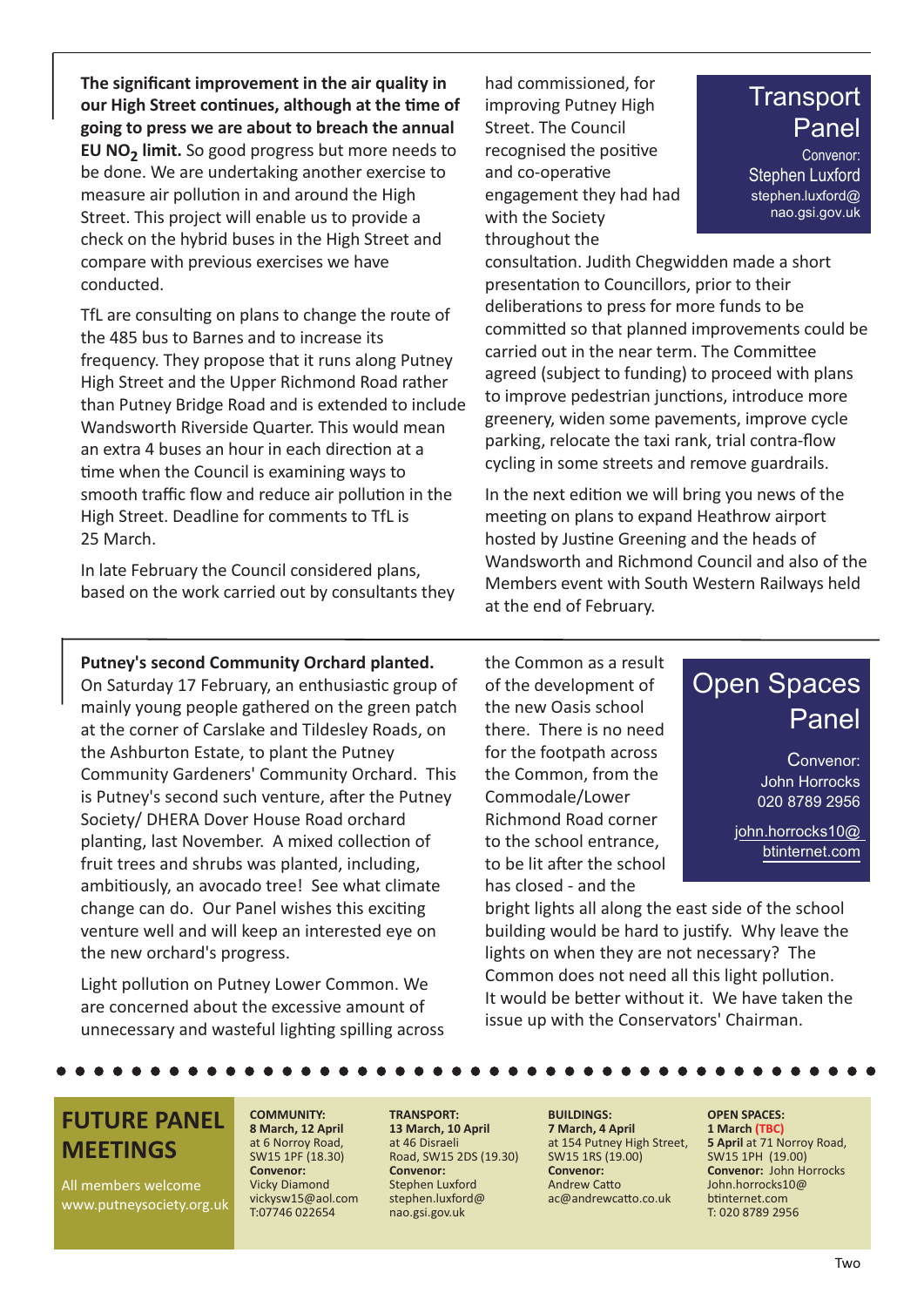Last month I reported that the proposed 10 storey "Levellers Court" scheme at the bottom of Putney High Street was up for approval by the January Planning Applications Committee. As many of you will have heard this was in fact refused, with the council in effect saying, as the Society and others had asked them to do, that neither this nor the scheme for the corner site (now Preto) would be acceptable until there was a coherent scheme for both. So for now it's back to 'wait and see'.

One interesting knock on is that these schemes were supposed to be funding part of the improvements to the High Street which the council has none-the-less since announced.

But no such good news for nearby Wandsworth. The same committee approved the scheme for 13 tower blocks to replace the big B&Q store on Swandon Way, not that long after the 17 storey scheme on the other side of the road (Homebase), originally refused by Wandsworth, was 'called in' by Sadiq Khan and granted consent. Expect lots of cranes down there soon, and many hundreds more commuters trying to squeeze on to the trains in a few years' time.

There is a meeting hosted by **Dementia Friends** on **Thursday 15 March**, 12.00 noon – 1.00pm in Putney Library. They aim to give people an understanding of Dementia and the small things you can do to make a difference. It's free and all are welcome, - book your place by contacting the library or, for more information, emailing ciji.varughese@gll.org. In Battersea, the following week there is a demonstration of the innovative **'Tovertafel'** (Dutch for Magic Table). This was developed to help people in the moderate to severe stages of dementia, connect them with each other and their surroundings, at the same time stimulating movement. Worth seeing it in action - Thursday 22nd March - Battersea Library – 10.00. The library is closed that day so book your place with chris.dobb@gll.org

The Thamesfield Safer Neighbourhood Police Meeting on 13 February highlighted again the different ways of reporting incidents to the police: If there's immediate or potential danger, then it's 999. If it's not an emergency you can log onto the MET website https://www.met.police.uk/report and make an

Meanwhile the Society's stalwarts across the panels have been helping us compile a comprehensive 20 page response on your behalf to the details in Mayor Khan's draft new London Plan. A huge thank you to all involved. There are no obvious major changes, but a new

emphasis on more affordable homes could have a big impact. The unanswered question is does this mean more and bigger proposals for development in Putney, or fewer if they aren't profitable?

Elsewhere an application has been lodged (and we have responded) for the first 10 flats in the phased redevelopment of much of the centre of the Alton Estate at Roehampton  $-$  just as the Mayor says residents should be allowed to vote on whether their homes can be demolished. With local elections looming, this could get interesting. And a second bigger chunk, even as I write, for us to comment on next time.

electronic report. You can call 101, the non-emergency number, or you can report to the police station at 176 Lavender Hill, SW11 1JX. It was also emphasised that NOTHING should be left in cars overnight. Not even in the boot.

You should all have received

your new **Discount Cards** by now. The lists on the Putney Society website have been updated, so you can print out lists by street to take with you when you go shopping!

Would those interested in going on a tour of the **Recycling Centre** at Smuggler's Way please email me (vickysw15@aol.com) with Recycling 2018 in the subject heading. We had a fascinating tour last year, and after our members' meeting on the subject we were asked to arrange another one – probably in April or May.

### **PUTNEY SOCIETY CONTACTS**

. . . . . . .

See website for full details: www.putneysociety.org.uk

**Chair:** Judith Chegwidden, 020 8788 4489 judith.chegwidden@gmail.com **Secretary:** Carolyn McMillan 38 Disraeli Road, SW15 2DS 020 8789 6692 secretary@putneysociety.org.uk **Website Editor:** Robert Arguile webeditor@putneysociety.org.uk

#### **Bulletin Editor:** Post Vacant

**Membership:** Chris Orriss, 020 8785 7115 22 Pentlow Street, London SW15 1LX membership@putneysociety.org.uk **Treasurer:** Gosia Jakubik, 07746409703 gosia.jakubik@hotmail.com

## **Community** Panel

Convenor: Victoria Diamond 07746 022654 vickysw15@aol.com

## **Buildings** Panel

020 8785 0077

Convenor: Andrew Catto ac@andrewcatto.co.uk